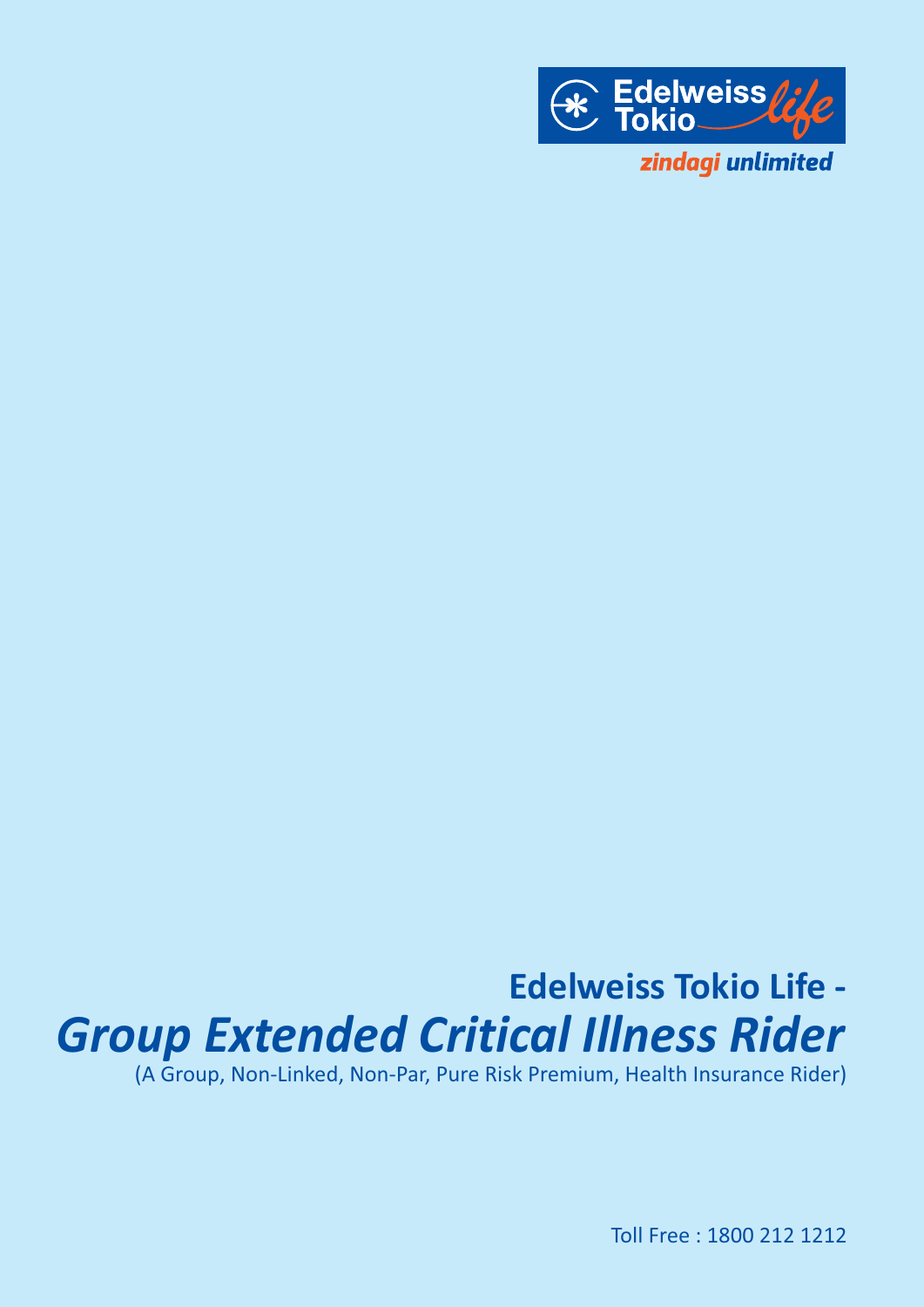# **Edelweiss Tokio Life -** *Group Extended Critical Illness Rider*

**A Group, Non-Linked, Non-Par, Pure Risk Premium, Health Insurance Rider**

# **Overview**

On diagnosis of any one of the 12 critical illnesses like Cancer , Heart Attack or Kidney Failure - the full rider sum assured is payable in lumpsum.

# **Summary:**

This rider can be attached to individual non-linked products.

| Entry Age (last birthday)               | 18 to 69 years                                                                                                                       |
|-----------------------------------------|--------------------------------------------------------------------------------------------------------------------------------------|
| Maximum Maturity Age<br>(last birthday) | 70 years                                                                                                                             |
| Policy Term                             | 1 years (renewable every year)                                                                                                       |
| Minimum Premium                         | Depends on the age, gender, policy term, premium paying term and sum assured.                                                        |
| Maximum Premium                         | Maximum premium along with other health related or critical illness rider will be<br>restricted to 100% of the base product premium. |
| Minimum Sum Assured                     | Per member Rs. 1,000                                                                                                                 |
| Maximum Sum Assured                     | Per member Rs. 50,00,000 or subject to reinsurance capacity, whichever is lower                                                      |
| Frequency of payment                    | Annual, Semi-annual, Quarterly and monthly mode (need to be same as per the base plan)                                               |

# **Benefit payable**

#### ü **On Critical Illness\***

In the event the life assured is diagnosed to be suffering from any one of the below mentioned 12 critical illnesses, we will pay 100% of the rider sum assured in lumpsum on survival of 30 days following the date of confirmed diagnosis.

The benefit is payable only once during the term of the policy. The cover under this rider will cease after a claim under this rider is paid. However, the remainder of the base policy continues till the end of the term. The policyholder will have to continue paying his premiums for the remainder of the policy.

#### **Conditions:**

- Claim for critical illness will only be accepted if the illness has occurred after 90 days from the date of risk commencement. However this condition will not be applicable on annual renewal of the rider.
- The benefit under this rider is payable only when the life coverage on the base plan is in force.

\* This rider provides protection against 12 critical illnesses, namely:

- 1. Cancer of Specified Severity
- 2. Open Chest CABG
- 3. Myocardial Infarction (First Heart Attack of specific severity)
- 4. Open Heart Replacement OR Repair of Heart Valves
- 5. Kidney Failure Requiring Regular Dialysis
- 6. Third Degree Burns
- 7. Major Organ / Bone Marrow Transplant
- 8. Permanent Paralysis of Limbs
- 9. Stroke Resulting in Permanent Symptoms
- 10. Surgery of aorta
- 11. Coma of Specified Severity
- 12. Blindness

#### ü **On Death**

No benefit is payable on death of life assured.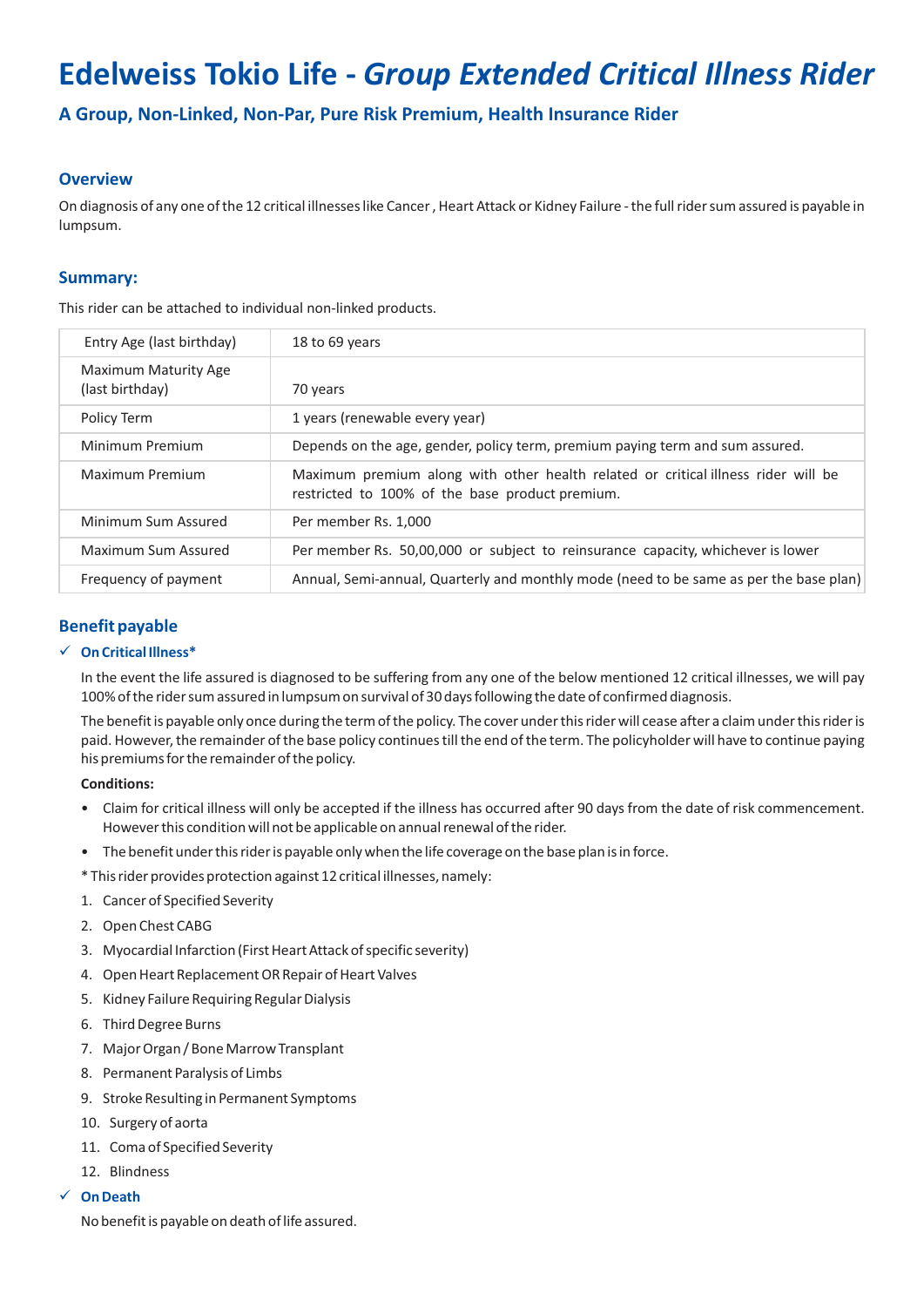# **Spouse Cover Benefit**

You have option to cover the member's spouse.

In case of death of the member, the spouse cover will continue till the end of the term for which the premium has been paid. The spouse cover will discontinue if the member exits the group for any other reason.

# **Non-forfeiture benefits**

#### ü **Surrender benefit**

No surrender value will be paid.

In case of surrender of master policy, the Company shall give an option to individual members of the group, on such surrender, to continue as an individual Policy and the Company shall continue to be responsible to serve such members till their coverage is terminated.

#### ü **Paid-up value**

Not Available

#### **Taxes**

The Policyholder shall be liable to pay all applicable taxes as levied by the Government from time to time.

# **Premium adjustment for members leaving/joining the group**

Pro-rata premium for the remaining term based on rate charged to the group at the time of quotation will be refundable to you, for members exiting during the policy year provided no benefit has been paid for the insured member under the policy.

Similarly pro-rata premium for the remaining term based on rate charged to the group at the time of quotation will be charged for new members joining the group.

#### **Terms and conditions:**

# ü **Free look Period**

After you receive your policy, please go through it carefully to check the coverage amount, policy specifications and the obligations by Edelweiss Tokio Life Insurance are what you expected them to be. If you are not satisfied with the terms and conditions of the policy, then you can return the policy within 15 days of receiving your policy (30 days in case of electronic policies and policies obtained through distance mode), stating the reason for your objection. Premium paid will be refunded after deducting proportionate risk premium for the period on cover, stamp duty charges and cost of medical expenses.

#### ü **Waiting Period**

Claim for critical illness will only be accepted if the illness has occurred 90 days from the date of issuance or revival of the rider

#### ü **Survival Period**

Claim for critical illness will only be accepted on survival of 30 days following the date of confirmed diagnosis

#### ü **Doctor/ Certified Physician**

Means a person who holds a degree of a recognized medical institute and is registered by Medical Council of India or of the respective States of India, if so required and acting within the scope of the license of registration granted to him/her. The definition would include Physician, Specialist, Anaesthetist and Surgeon and specifically excludes doctors / practitioners in nonallopathic fields.

#### ü **Approved Specialist**

A person qualifying as Doctor/Certified Physician and also holds either Post Graduate Diploma or Post Graduate degree in Specialist field being recognized by MCI or of the respective States of India, if so required and acting within the scope of the license of registration granted to him/her. The following are fields currently recognised by MCI. Anesthesiology, Aviation Medicine, Anatomy, Biochemistry, Biophysics, Cardiology, Clinical Hematology, Clinical Pathology, Clinical Pharmacology, Community Medicine, Dermatology, Venerology and Leprosy, Endocrinology, Family Medicine, Forensic Medicine, General Medicine, Geriatrics, Immuno Haematology and Blood Transfusion, Immunology, Marine Medicine, Medical Gastroenterology, Medical Genetics, Medical Oncology, Microbiology, Neonatology, Nephrology, Neurology, Neuro radiology, Nuclear Medicine, Nutrition, Obstetrics & Gynecology, Occupational Health, Ophthalmology, Orthopedics, Oto-Rhino Laryngology, Pathology, Paediatrics, Pharmacology, Physical Medicine Rehabilitation, Physiology, Psychiatry, Public Health, Radiation Medicine, Radio diagnosis, Radiological Physics, Radio therapy, Rheumatology, Sports Medicine, Tropical Medicine & Health, Tuberculosis & Respiratory Medicine or Pulmonary Medicine and Virology.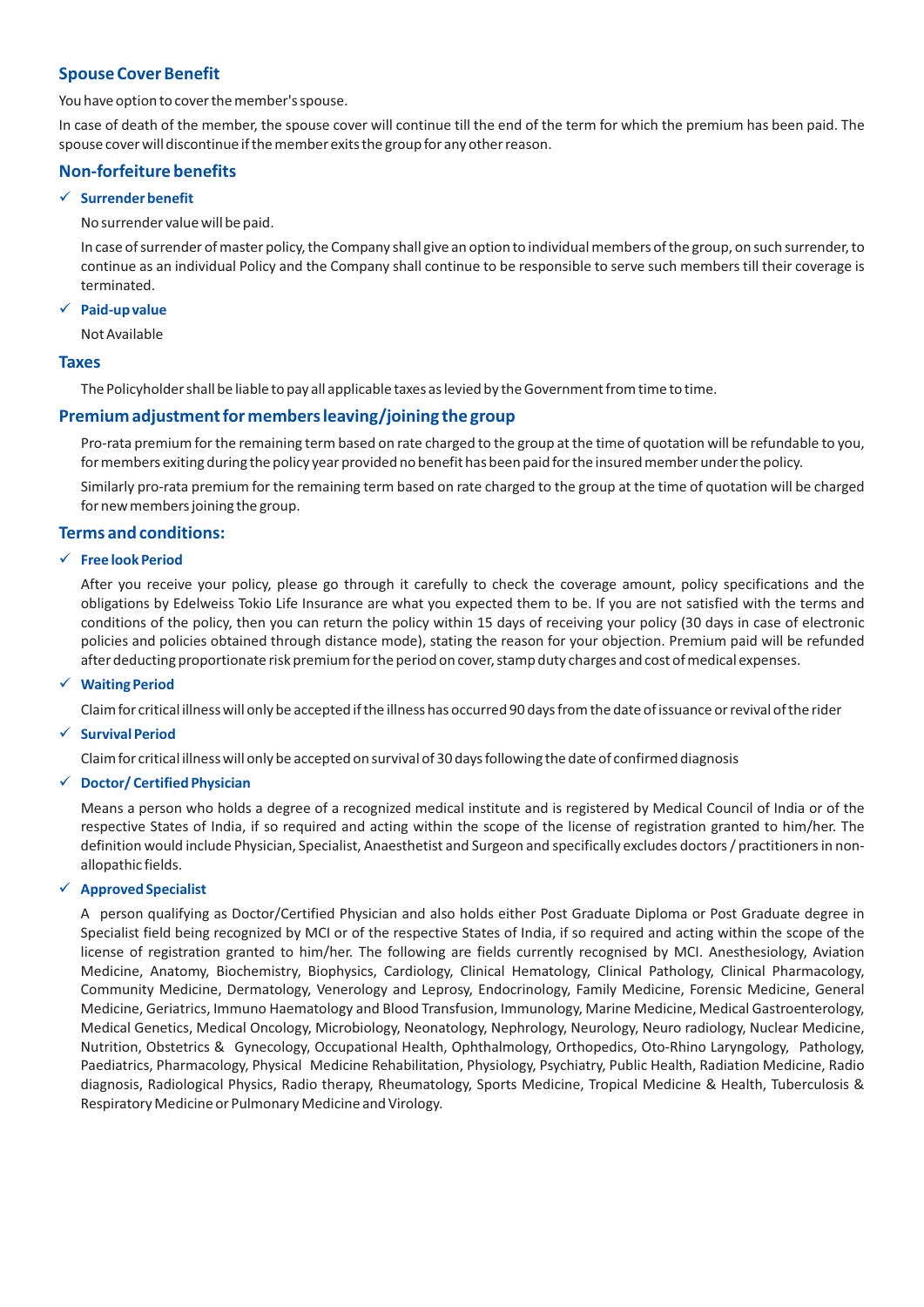#### ü **Exclusions**

The life assured will be entitled to receive the benefit if the critical illness does not result either directly or indirectly from any one of the following causes listed in the exceptions below:

- Any Pre-Existing Disease.
- Unreasonable failure to seek or follow medical advice.
- Living abroad (living outside India for more than 13 consecutive weeks in any 12 months). This exclusion does not apply if the Life Insured is medically examined and/or has undergone tests in India after the occurrence of the event, and is available for medical examination or other reasonable tests in India to confirm the occurrence of an insured event.
- War or hostilities (whether war be declared or not).
- Civil war, rebellion, revolution, civil unrest or riot.
- Participation in any armed force or peace keeping activities.
- An act of any person acting on their own or on behalf of or in connection with any group or organization to influence by force any group, corporation or government by terrorism, kidnapping or attempted kidnapping, attack, assault, or any other violent means.
- An intentional or self-inflicted act.
- Drug-taking other than under the direction of a qualified medical practitioner, abuse of alcohol or the taking of poison.
- Nuclear fusion, nuclear fission, nuclear waste or any radioactive or ionising radiation.
- Deliberate participation of the Life assured in an illegal or criminal act.

#### ü **Suicide claim provisions**

Not applicable to this rider

#### ü **Grace period for non-forfeiture provisions**

Grace period is same as the base plan. In case the rider premium is not paid (even if the base policy premium is paid), the rider will lapse.

#### ü **Revival or Reinstatement**

As per the base plan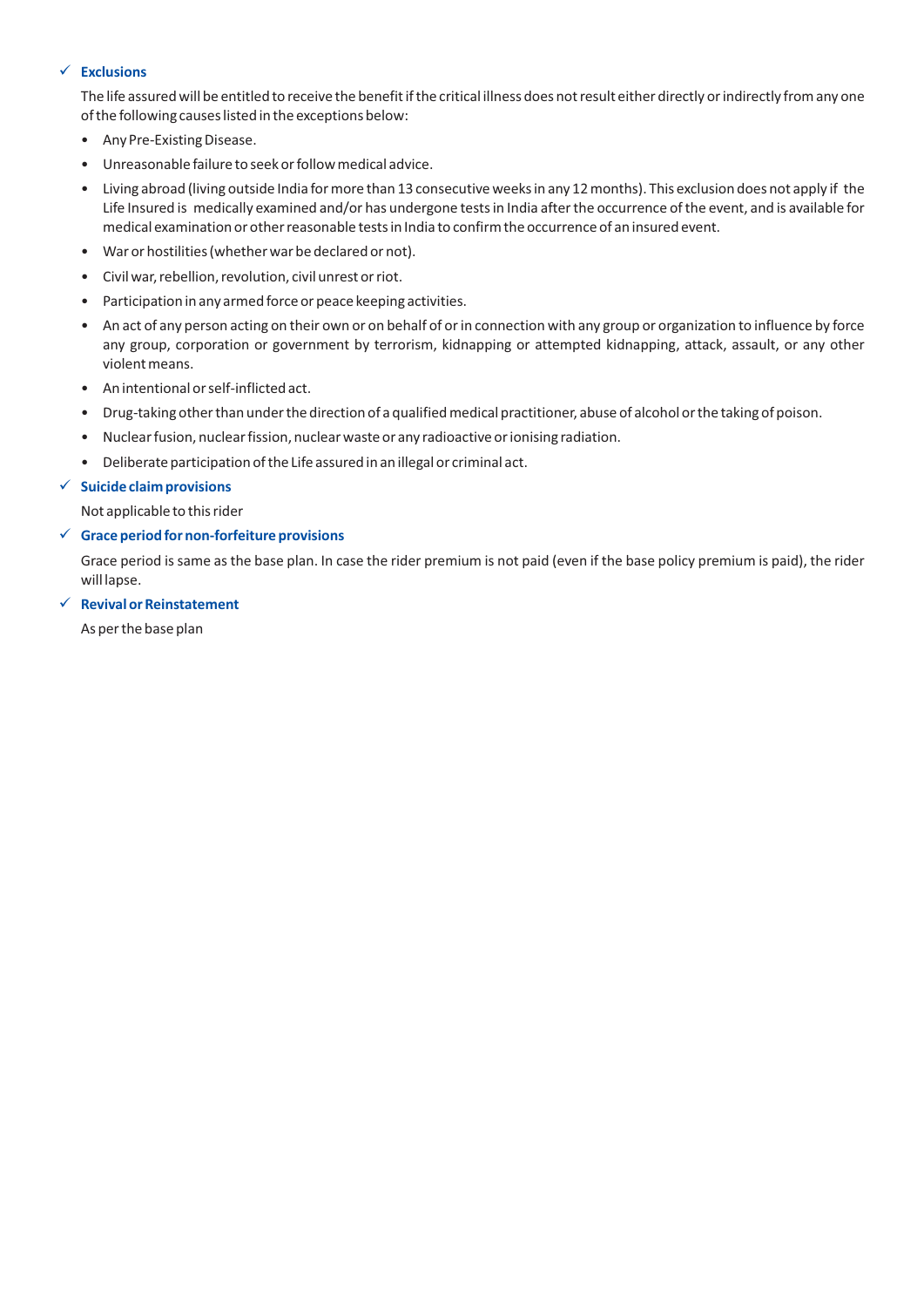# **Appendix 1 : Critical Illness Definitions**

#### **i) Cancer of Specified Severity**

A malignant tumour characterised by the uncontrolled growth & spread of malignant cells with invasion & destruction of normal tissues. This diagnosis must be supported by histological evidence of malignancy . The term cancer includes leukemia, lymphoma and sarcoma.

The following cancers are excluded -

- i. All tumors which are histologically described as carcinoma in situ, benign, pre-malignant, borderline malignant, low malignant potential, neoplasm of unknown behavior, or non-invasive, including but not limited to: Carcinoma in situ of breasts, Cervical dysplasia CIN-1, CIN -2 & CIN-3.
- ii. Any non-melanoma skin carcinoma unless there is evidence of metastases to lymph nodes or beyond;
- iii. Malignant melanoma that has not caused invasion beyond the epidermis;
- iv. All tumors of the prostate unless histologically classified as having a Gleason score greater than 6 or having progressed to at least clinical TNM classification T2N0M0
- v. All Thyroid cancers histologically classified as T1N0M0 (TNM Classification) or below;
- vi. Chronic lymphocytic leukaemia less than RAI stage 3
- vii. Non-invasive papillary cancer of the bladder histologically described as TaN0M0 or of a lesser classification,
- viii. All Gastro-Intestinal Stromal Tumors histologically classified as T1N0M0 (TNM Classification) or below and with mitotic count of less than or equal to 5/50 HPFs;
- ix. All tumours in the presence of HIV infection

#### **ii) Open Chest CABG**

The actual undergoing of heart surgery to correct blockage or narrowing in one or more coronary artery(s), by coronary artery bypass grafting done via a sternotomy (cutting through the breast bone) or minimally invasive keyhole coronary artery bypass procedures. The diagnosis must be supported by a coronary angiography and the realization of surgery has to be confirmed by a cardiologist.

The following are excluded:

- I. Angioplasty and/or any other intra-arterial procedures
- **iii) Myocardial Infarction**(First Heart Attack of specific severity)

The first occurrence of heart attack or myocardial infarction which means the death of a portion of the heart muscle as a result of inadequate blood supply to the relevant area. The diagnosis for Myocardial Infarction should be evidenced by all of the following criteria:

- i. a history of typical clinical symptoms consistent with the diagnosis of Acute Myocardial Infarction (for e.g. typical chest pain)
- ii. new characteristic electrocardiogram changes
- iii. elevation of infarction specific enzymes, Troponins or other specific biochemical markers.

The following are excluded:

- i. Other acute Coronary Syndromes
- ii Any type of angina pectoris.
- ii. A rise in cardiac biomarkers or Troponin T or I in absence of overtischemic heart disease OR following an intra-arterial cardiac procedure.

#### **iv) Open Heart Replacement OR Repair of Heart Valves**

The actual undergoing of open-heart valve surgery is to replace or repair one or more heart valves, as a consequence of defects in, abnormalities of, or disease-affected cardiac valve(s). The diagnosis of the valve abnormality must be supported by an echocardiography and the realization of surgery has to be confirmed by a specialist medical practitioner. Catheter based techniques including but not limited to, balloon valvotomy/valvuloplasty are excluded.

#### **v) Kidney Failure Requiring Regular Dialysis**

End stage renal disease presenting as chronic irreversible failure of both kidneys to function, as a result of which either regular renal dialysis (hemodialysis or peritoneal dialysis) is instituted or renal transplantation is carried out. Diagnosis has to be confirmed by a specialist medical practitioner.

#### **vi) Third Degree Burns**

There must be third-degree burns with scarring that cover at least 20% of the body's surface area. The diagnosis must confirm the total area involved using standardized, clinically accepted, body surface area charts covering 20% of the body surface area.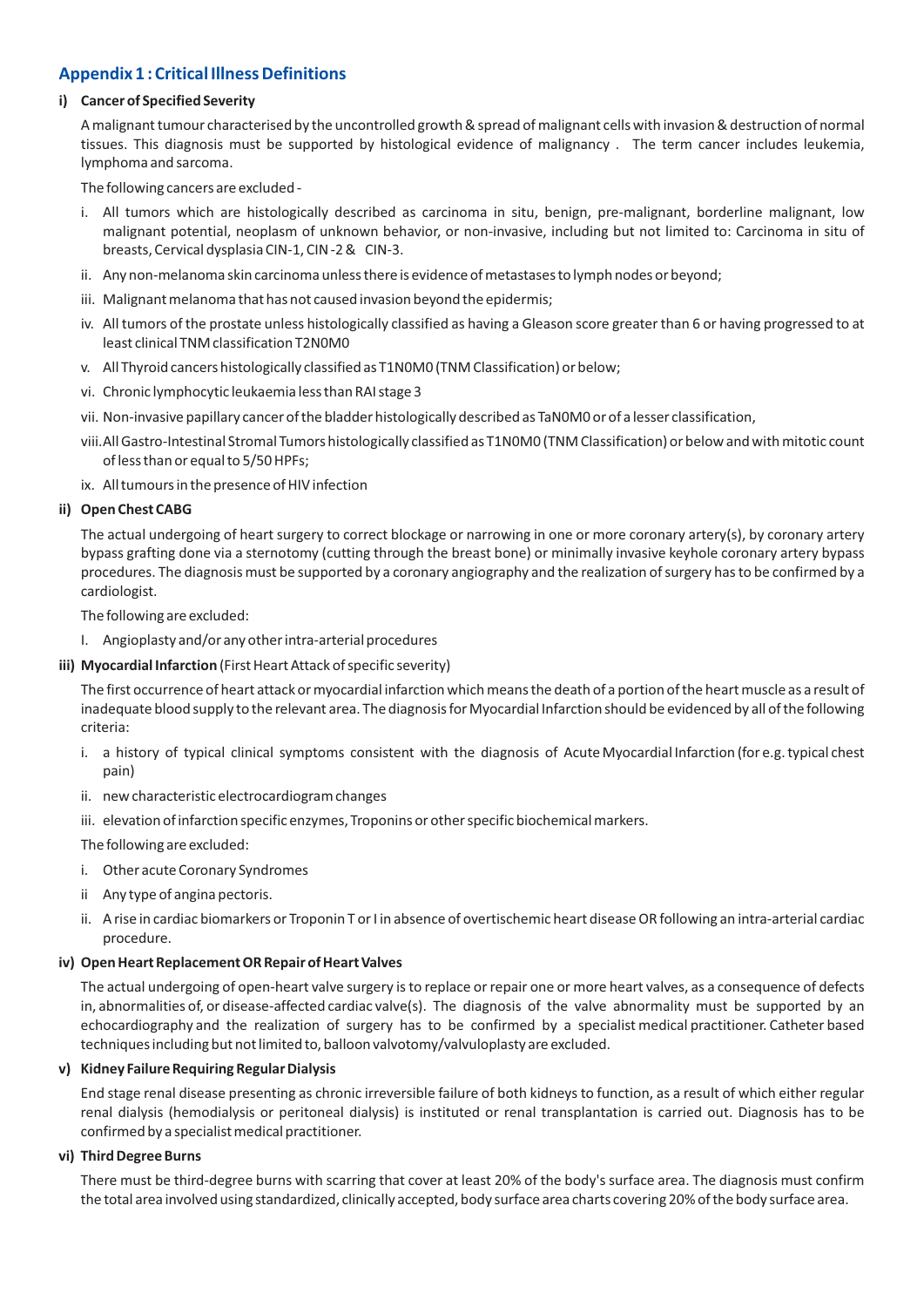#### **vii) Major Organ / Bone Marrow Transplant**

The actual undergoing of a transplant of:

- I. One of the following human organs: heart, lung, liver, kidney, pancreas, that resulted from irreversible end-stage failure of the relevant organ, or
- ii. Human bone marrow using haematopoietic stem cells. The undergoing of a transplant has to be confirmed by a specialist medical practitioner.

The following are excluded:

- I. Other stem-cell transplants
- ii. Where only islets of langerhans are transplanted

#### **viii) Permanent Paralysis of Limbs**

Total and irreversible loss of use of two or more limbs as a result of injury or disease of the brain or spinal cord. A specialist medical practitioner must be of the opinion that the paralysis will be permanent with no hope of recovery and must be present for more than 3 months.

#### **ix) Stroke Resulting in Permanent Symptoms**

Any cerebrovascular incident producing permanent neurological sequelae. This includes infarction of brain tissue, thrombosis in an intracranial vessel, haemorrhage and embolisation from an extracranial source. Diagnosis has to be confirmed by a specialist medical practitioner and evidenced by typical clinical symptoms as well as typical findings in CT Scan or MRI of the brain. Evidence of permanent neurological deficit lasting for at least 3 months has to be produced.

The following are excluded:

- i. Transient ischemic attacks (TIA)
- ii. Traumatic injury of the brain
- iii. Vascular disease affecting only the eye or optic nerve or vestibular functions.

#### **x) Aorta Surgery**

Undergoing of a laporotomy or thoracotomy to repair or correct an aneurysm, narrowing, obstruction or dissection of the aortic artery. For this definition, aorta means the thoracic and abdominal aorta but not its branches. Surgery performed using only minimally invasive or intraarterial techniques such as percutaneous endovascular aneurysm repair are excluded.

#### **xi) Coma of Specified Severity**

A state of unconsciousness with no reaction or response to external stimuli or internal needs. This diagnosis must be supported by evidence of all of the following:

- i. no response to external stimuli continuously for at least 96 hours;
- ii. life support measures are necessary to sustain life; and
- iii. permanent neurological deficit which must be assessed at least 30 days after the onset of the coma.

The condition has to be confirmed by a specialist medical practitioner. Coma resulting directly from alcohol or drug abuse is excluded.

#### **xii) Blindness**

Total, permanent and irreversible loss of all vision in both eyes as a result of illness or accident.

The Blindness is evidenced by:

- i. corrected visual acuity being 3/60 or less in both eyes or ;
- ii. the field of vision being less than 10 degrees in both eyes.

The diagnosis of blindness must be confirmed and must not be correctable by aids or surgical procedure.

# **Definitions:**

#### **Accident**

An accident means sudden, unforeseen and involuntary event caused by external, visible and violent means.

#### **Day Care Centre**

A day care centre means any institution established for day care treatment of illness and / or injuries or a medical set -up with a hospital and which has been registered with the local authorities, wherever applicable, and is under supervision of a registered and qualified medical practitioner AND must comply with all minimum criterion as under:

- i) has qualified nursing staff under its employment;
- ii) has qualified medical practitioner/s in charge;
- iii) has fully equipped operation theatre of its own where surgical procedures are carried out;
- iv) maintains daily records of patients and will make these accessible to the insurance company's authorized personnel.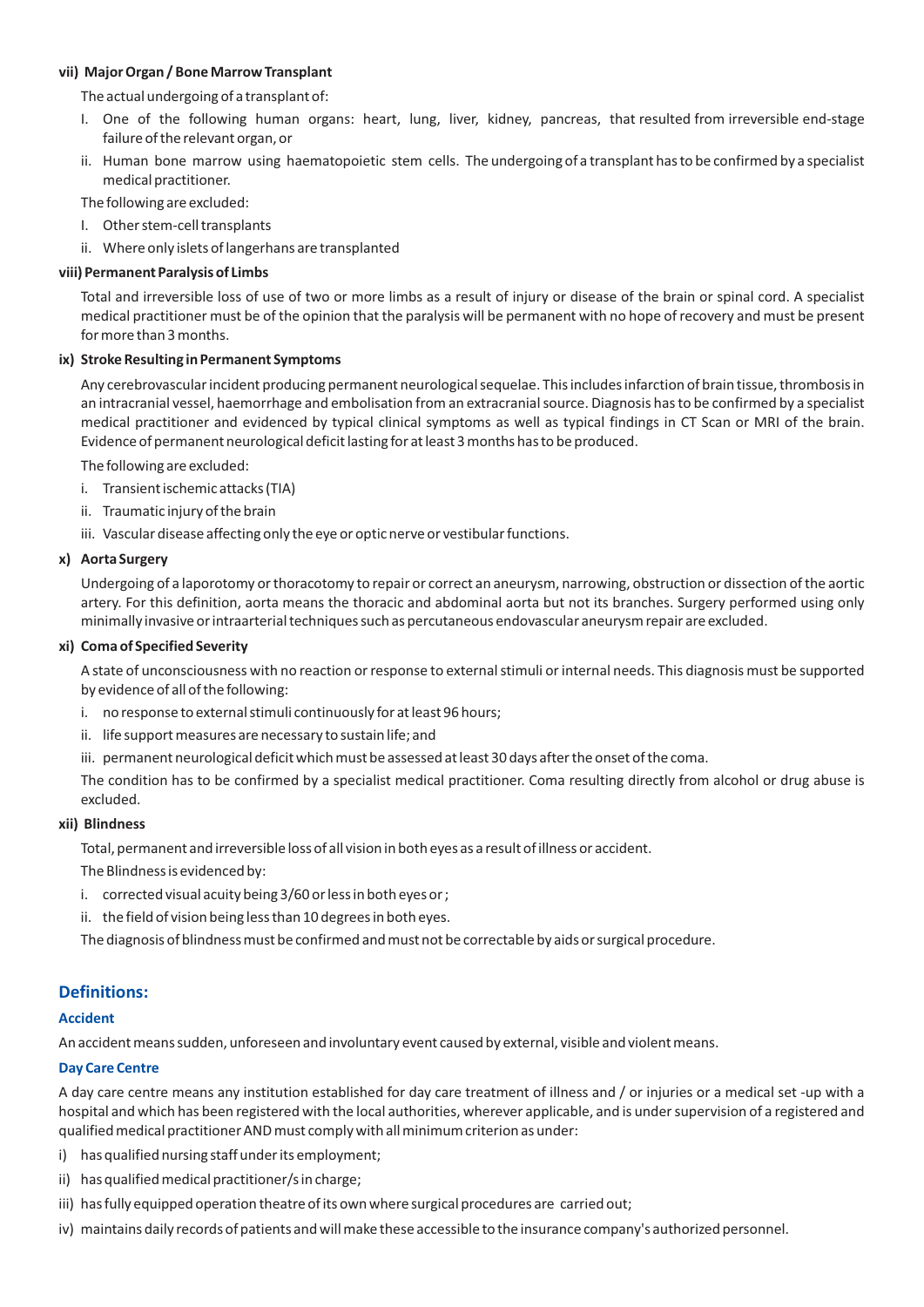#### **Day Care Treatment**

Day care treatment means medical treatment, and/or surgical procedure which is:

- i. undertaken under General or Local Anesthesia in a hospital/day care centre in less than 24 hours because of technological advancement, and
- ii. which would have otherwise required a hospitalization of more than 24 hours. Treatment normally taken on an out-patient basis is not included in the scope of this definition.

#### **Grace Period**

Grace period means the specified period of time immediately following the premium due date during which a payment can be made to renew or continue a policy in force without loss of continuity benefits such as waiting periods and coverage of pre existing diseases. Coverage is not available for the period for which no premium is received.

#### **Hospital**

A hospital means any institution established for in- patient care and day care treatment of illness and / or injuries and which has been registered as a hospital with the local authorities under the Clinical Establishments (Registration and Regulation) Act, 2010 or under the enactments specified under the Schedule of Section 56(1) of the said Act OR complies with all minimum criteria as under:

- has at least 10 inpatient beds, in towns having a population of less than 10,00,000 and at least 15 inpatient beds in all other places;
- has qualified nursing staff under its employment round the clock;
- $-$  has qualified medical practitioner (s) in charge round the clock;
- has a fully equipped operation theatre of its own where surgical procedures are carried out
- maintains daily records of patients and makes these accessible to the Insurance company's authorized personnel.

#### **Hospitalization**

Hospitalization Means admission in a Hospital for a minimum period of 24 consecutive 'In-patient Care' hours except for specified procedures/ treatments, where such admission could be for a period of less than 24 consecutive hours.

#### **Illness**

Illness means a sickness or a disease or pathological condition leading to the impairment of normal physiological function and requires medical treatment.

- a. Acute condition Acute condition is a disease, illness or injury that is likely to respond quickly to treatment which aims to return the person to his or her state of health immediately before suffering the disease/illness/injury which leads to full recovery.
- b. Chronic condition A chronic condition is defined as a disease, illness, or injury that has one or more of the following characteristics:
	- it needs ongoing or long-term monitoring through consultations, examinations, check-ups, and /or tests
	- it needs ongoing or long-term control or relief of symptoms
	- it requires your rehabilitation or for you to be specially trained to cope with it
	- it continues indefinitely
	- it recurs or is likely to recur.

#### **Injury**

Injury means accidental physical bodily harm excluding illness or disease solely and directly caused by external, violent and visible and evident means which is verified and certified by a Medical Practitioner.

#### **Medical Advice**

Medical Advice means any consultation or advice from a Medical Practitioner including the issuance of any prescription or follow-up prescription.

#### **Medically Necessary Treatment**

Medically necessary treatment means any treatment, tests, medication, or stay in hospital or parta stay in hospital which

- is required for the medical management of the illness or injury suffered by the insured;
- must not exceed the level of care necessary to provide safe, adequate and appropriate medical care in scope, duration, or intensity;
- must have been prescribed by a medical practitioner,
- must conform to the professional standards widely accepted in international medical practice or by the medical community in India.

#### **Pre-Existing Disease**

Pre-existing Disease means any condition, ailment, injury or disease:

- a) That is/are diagnosed by a physician within 48 months prior to the effective date of the policy issued by the insurer or its reinstatement or
- b) For which medical advice or treatment was recommended by, or received from, a physician within 48 months prior to the effective date of the policy issued by the insurer or its reinstatement.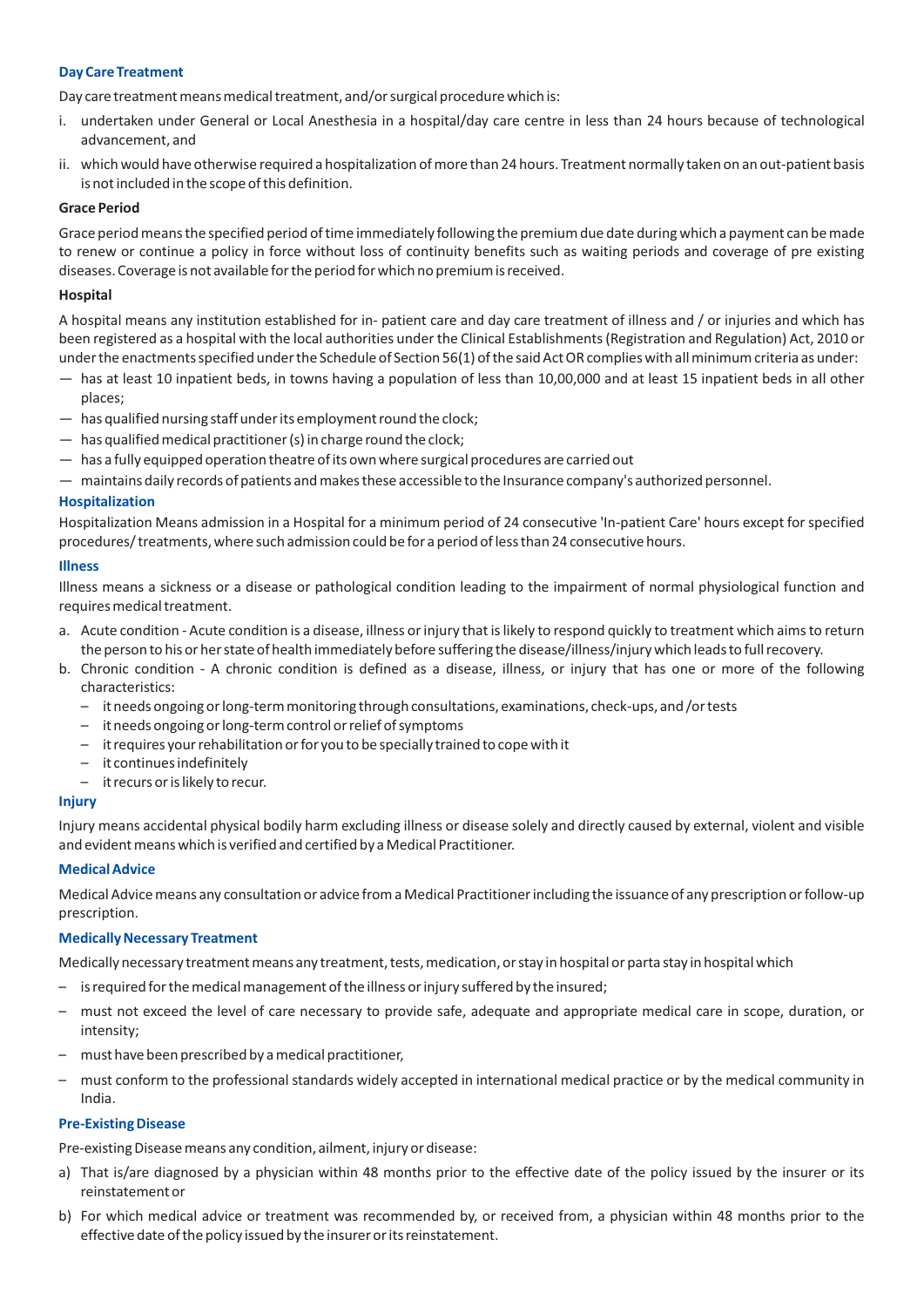#### **Medical Practitioner**

Medical practitioner means a person who holds a valid registration from the Medical Council of any State or Medical Council of India or Council for Indian Medicine or for Homeopathy set up by the Government of India or a State Government and is thereby entitled to practice medicine within its jurisdiction; and is acting within its scope and jurisdiction of license.

The Medical practitioner should not be

- The policyholder/insured person himself/herself; or
- An authorised insurance intermediary (or related persons) involved with selling or servicing the insurance contract in question; or
- Employed by or under contractual engagement with the insurance company;
- Related to the policyholder/insured person by blood or marriage

#### **Qualified Nurse**

Qualified nurse means a person who holds a valid registration from the Nursing Council of India or the Nursing Council of any state in India.

#### **Surgery or Surgical Procedure**

Surgery or Surgical Procedure means manual and / or operative procedure (s) required for treatment of an illness or injury, correction of deformities and defects, diagnosis and cure of diseases, relief from suffering and prolongation of life, performed in a hospital or day care centre by a medical practitioner.